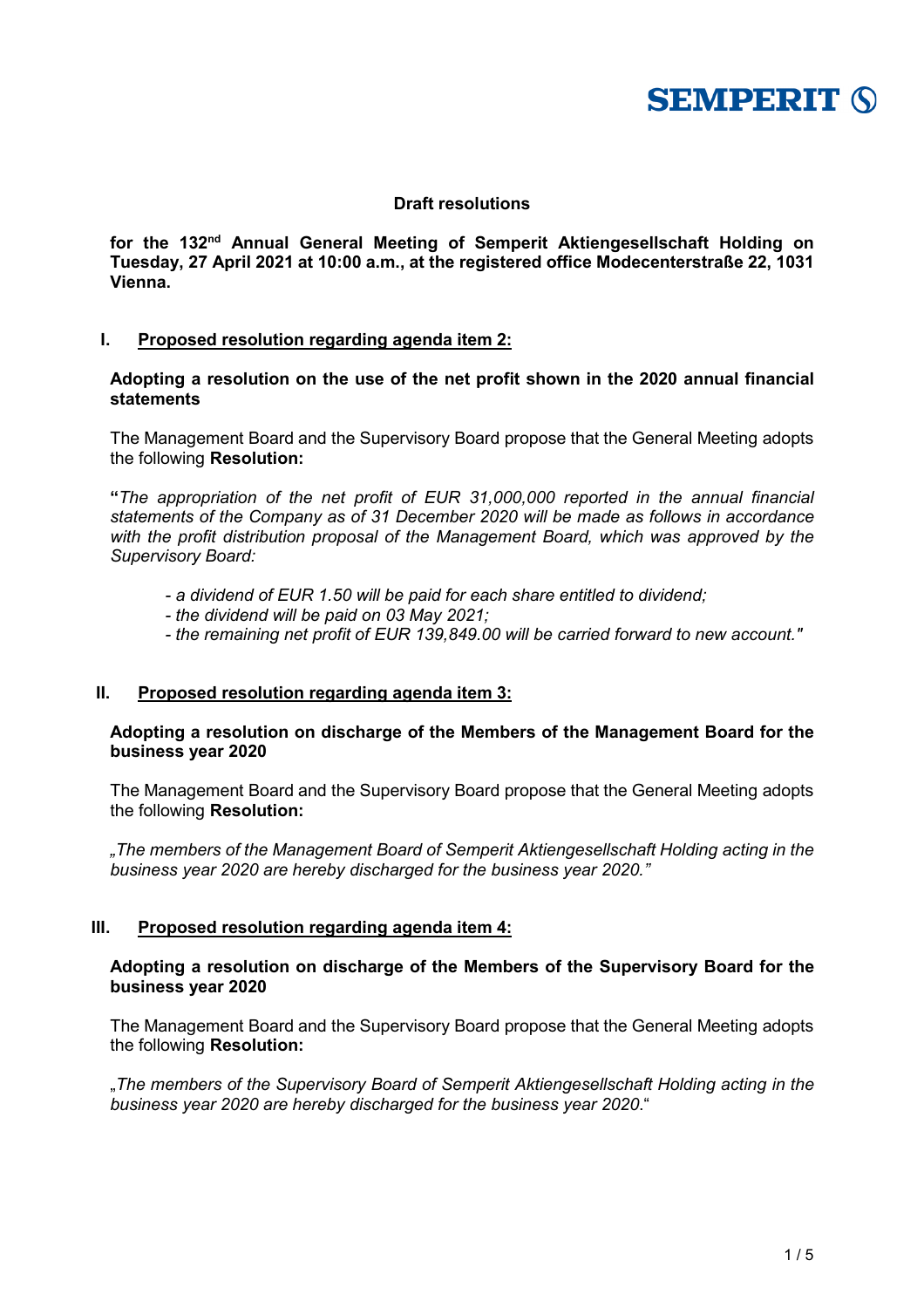

# **IV. Proposed resolution regarding agenda item 5:**

# **Election of the auditor of the annual financial statements and consolidated financial statements for the business year 2021**

According to the recommendation of the Audit Committee, the Supervisory Board proposes that the General Meeting adopts the following **Resolution**:

*"Ernst & Young Wirtschaftsprüfungsgesellschaft m.b.H. (FN 267030 t) is hereby appointed to audit the Company's annual financial statements and consolidated financial statements for the business year 2021*."

### **V. Proposed resolution regarding agenda item 6:**

### **Elections to the Supervisory Board**

The Nomination Committee and the Remuneration Committee of the Supervisory Board proposes that the General Meeting adopts the following **Resolutions**:

- *1. Mag. Birgit Noggler, born 10. September 1974, is hereby re-elected to the Supervisory Board of Semperit Aktiengesellschaft Holding effective from the conclusion of the General Meeting on 27 April 2021 until the conclusion of the General Meeting resolving upon the discharge for the business year 2024.*
- 2. *Dr. Stefan Fida, born 05. Oktober 1979, is hereby re-elected to the Supervisory Board of Semperit Aktiengesellschaft Holding effective from the conclusion of the General Meeting on 27 April 2021 until the conclusion of the General Meeting resolving upon the discharge for the business year 2024.*
- 3. *Dr. Astrid Skala-Kuhmann, born 07. September 1953, is hereby re-elected to the Supervisory Board of Semperit Aktiengesellschaft Holding effective from the conclusion of the General Meeting on 27 April 2024 until the conclusion of the General Meeting resolving upon the discharge for the business year 2023.*

### **Reasoning**

Pursuant to Article 9 para 2 of the company's Articles of Association, at least two members of the Supervisory Board shall retire each year from office upon the completion of the company's General Meeting, whereby members of the Supervisory Board who have retired from the Supervisory Board since the last General Meeting or who resign from office with effect from the end of the respective General Meeting shall be counted towards this number. In the first instance, those members whose term of office expires leave the Supervisory Board. Retired members of the Supervisory Board can be re-elected immediately.

- 1. Upon completion of the General Meeting dated 27 April 2021 Mag. Birgit Noggler retires because of the expiry of the term of office.
- 2. Upon completion of the General Meeting dated 27 April 2021 Dr. Stefan Fida retires because of the expiry of the term of office.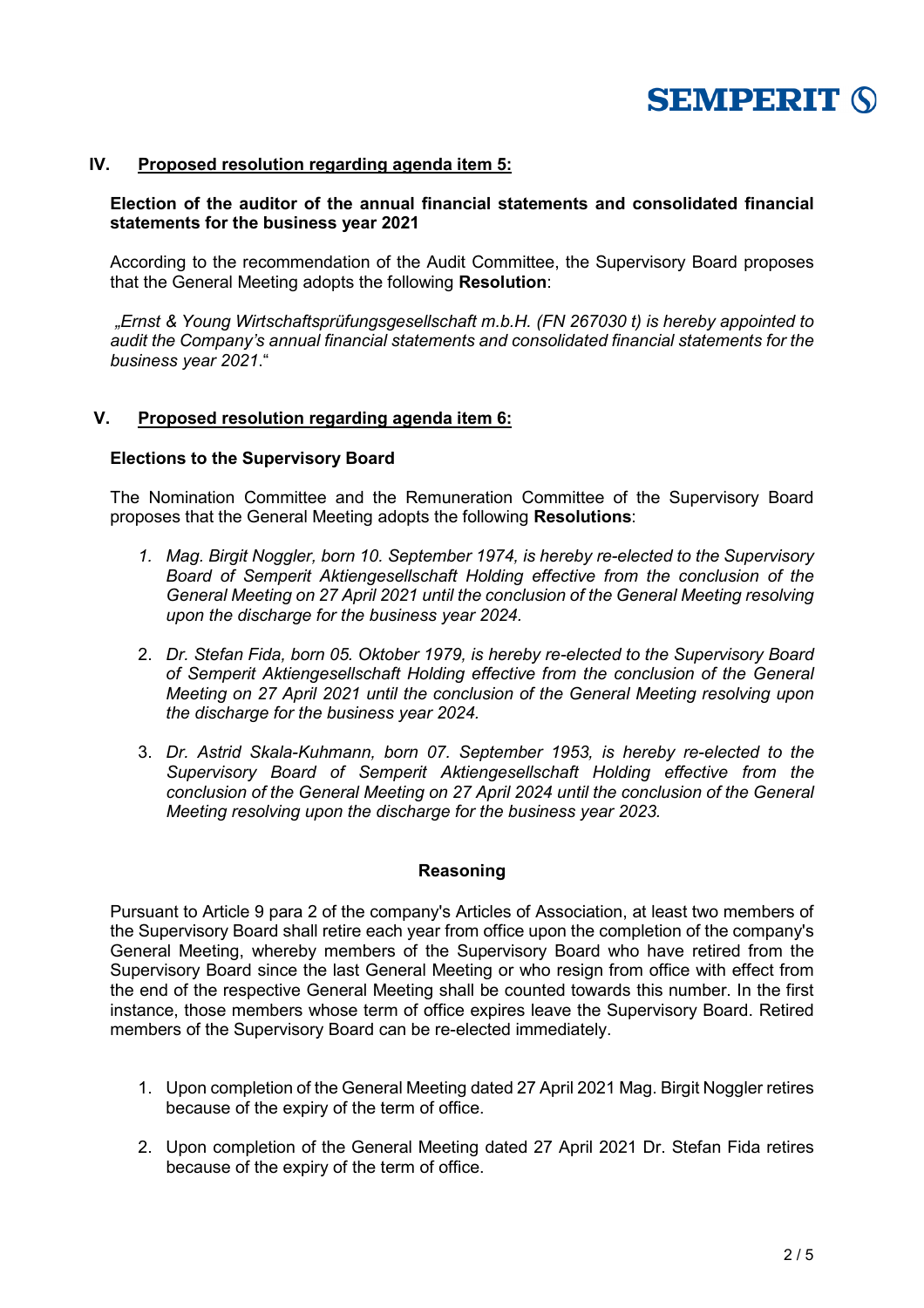

3. Upon completion of the General Meeting dated 27 April 2021 Dr. Astrid Skala-Kuhmann retires because of the expiry of the term of office.

In order to maintain the status of eight elected members of the Supervisory Board (capital representatives), three members must be elected to the Supervisory Board on the upcoming shareholders' meeting. The Nomination and Remuneration Committee of the Supervisory Board therefore nominates,

- 1. Mag. Birgit Noggler to be elected as member of the Supervisory Board. Her term of office shall run from the end of this General Meeting until the end of the General Meeting that will decide on the discharge of the members of the Supervisory Board with regard to the business year 2024.
- 2. Dr. Stefan Fida to be elected as member of the Supervisory Board. His term of office shall run from the end of this General Meeting until the end of the General Meeting that will decide on the discharge of the members of the Supervisory Board with regard to the business year 2024.
- 3. Dr. Astrid Skala-Kuhmann to be elected as member of the Supervisory Board. Her term of office shall run from the end of this General Meeting until the end of the General Meeting that will decide on the discharge of the members of the Supervisory Board with regard to the business year 2023.

Each of the suggested candidates for the election has already presented statements within the meaning of section 87 para 2 Austrian Stock Corporations Act. Such statements are available on the Company's website as well.

Pursuant to section 87 para 3 Austrian Stock Corporations Act, it is intended to resolve separately on each vacant mandate in the upcoming General Meeting.

Pursuant to section 86 para 7 Austrian Stock Corporations Act, at least 4 seats on the Supervisory Board must each be occupied by women and men. No objection was raised pursuant to section 86 para 9 Austrian Stock Corporations Act.

# **VI. Proposed resolutions regarding agenda item 7:**

### **Adopting a resolution on the remuneration report**

The Management Board and the Supervisory Board of a listed company shall prepare a clear and comprehensible remuneration report for the compensation of the members of the Management Board and the Supervisory Board pursuant to section 78c in conjunction with Section 98a of the Austrian Stock Corporations Act.

This remuneration report shall provide a comprehensive overview of the compensation granted or owed to the current and former members of the Management Board and the Supervisory Board in the course of the last financial year within the framework of the remuneration policy (section 78a in conjunction with section 98a of the Austrian Stock Corporations Act), including all benefits in any form.

The remuneration report for the last financial year shall be submitted to the General Meeting for voting. The vote shall be of a recommendatory nature. The resolution cannot be appealed (section 78d para 1 Austrian Stock Corporations Act).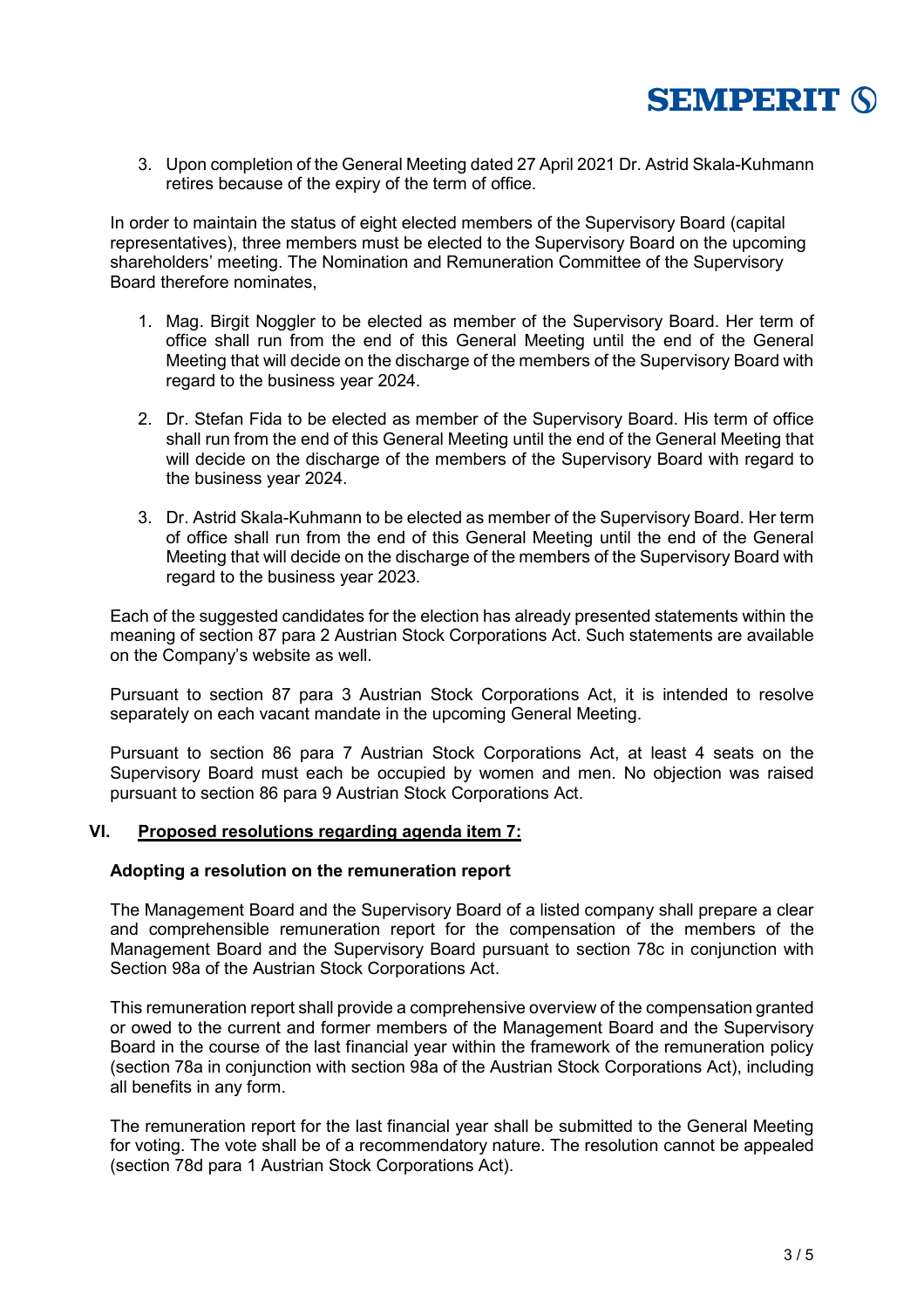

The Management Board and the Supervisory Board are required to prepare a proposal for a resolution on the remuneration report in accordance with section 108 para 1 of the Austrian Stock Corporations Act.

This resolution proposal of the Management Board and the Supervisory Board on the resolution on the remuneration report and the remuneration report shall be made available on the website registered in the commercial register in accordance with section 108 para 4 no. 4 of the Austrian Stock Corporations Act as of the 21st day prior to the General Meeting.

The Management Board and the Supervisory Board of Semperit Aktiengesellschaft Holding approved a remuneration report in accordance with section 78c in conjunction with section 98a of the Austrian Stock Corporations Act at their meeting on 17 March 2021 and proposed a resolution in accordance with section 108 para 1 of the Austrian Stock Corporation Act

The remuneration report will be made available on the company website of Semperit Aktiengesellschaft Holding [www.semperitgroup.com/](http://www.semperitgroup.com/)ir registered in the commercial register as of 06 April 2021 (21st day before the General Meeting).

The Management Board and the Supervisory Board propose that the remuneration report for the financial year 2020, as made available on the website registered in the commercial register, be adopted.

The remuneration report is attached to this proposed resolution as *Annex ./1*.

#### **VII. Proposed resolution regarding agenda item 8:**

# **Adopting a resolution on the compensation of the members of the Supervisory Board for the business year 2021 in advance**

The Management Board and the Supervisory Board propose that the General Meeting in accordance with Article 13 of the company's Articles of Association and section 98 of the Austrian Stock Corporations Act adopts the following **Resolution**:

*"The compensation of members of the Supervisory Board for the business year 2021 is determined as follows:*

- *1. Basic remuneration for the members of the Supervisory Board:*
	- *a. For the Chairman of the Supervisory Board EUR 65,000.00*
	- *b. For the Deputy Chairman of the Supervisory Board EUR 40,000.00*
	- *c. For each further member of the Supervisory Board EUR 30,000.00*
- *2. Committee remuneration:*

*a. For the Chairman of the Audit Committee and the financial expert, provided that the expert is not the Chairman of the Audit Committee, additionally EUR 30,000.00 b. For the Chairman of the Strategy Committee, the Nomination and Remuneration Committee, additionally EUR 20,000.00*

*c. For the Chairman of the Transformation Committee, additionally EUR 10,000.00*

*d. For each member of the Audit Committee, the Nomination and Remuneration Committee, additionally EUR 10,000.00*

*e. For each member of the Strategy Committee and the Transformation Committee, additionally EUR 5,000.00*